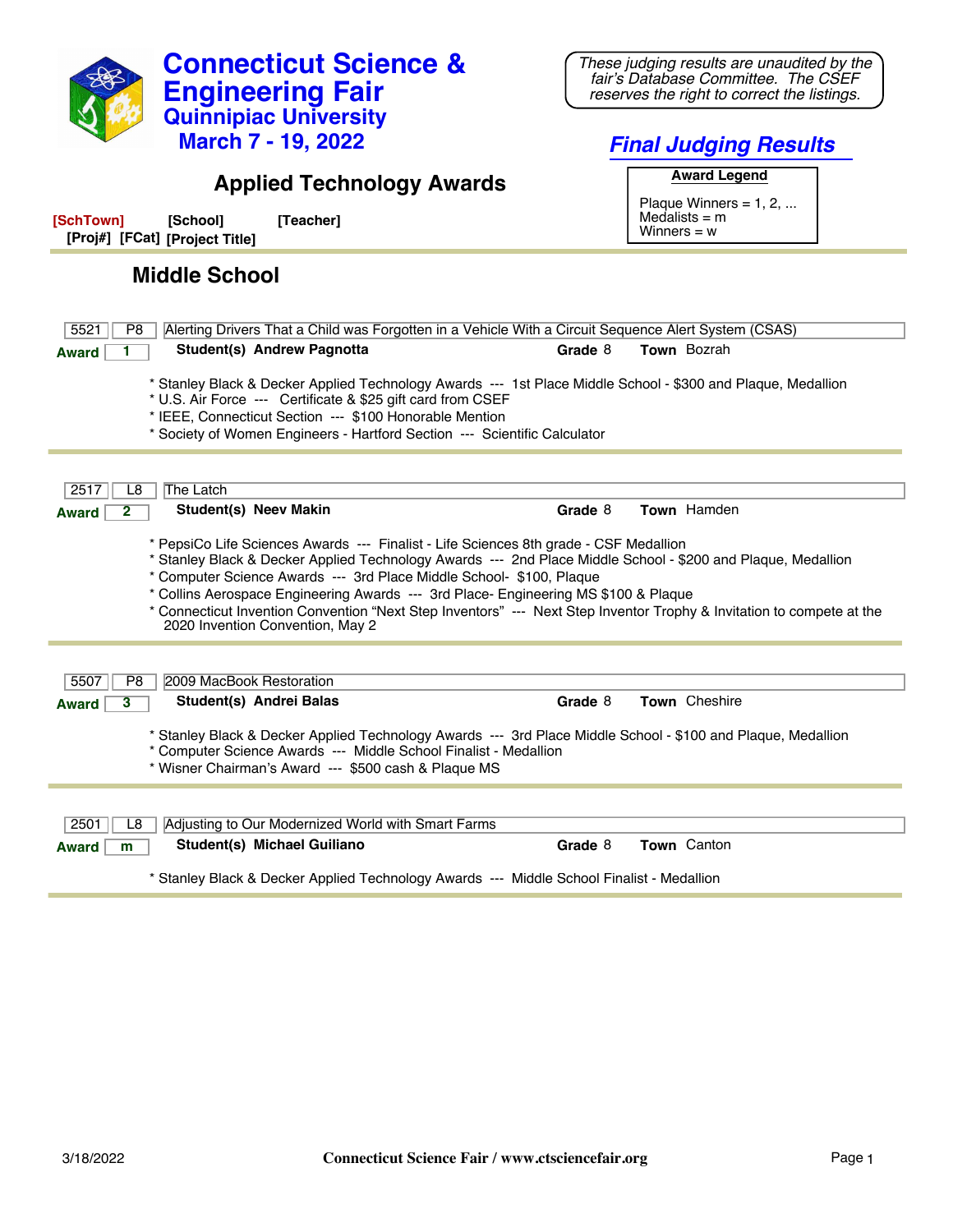| <b>Connecticut Science &amp;</b><br><b>Engineering Fair</b>                                                                                                                                                                                                                                                                                                                                                                                                                                                                                                                                                                                                                                                                                                                                                                                                                                                                              | These judging results are unaudited by the<br>fair's Database Committee. The CSEF<br>reserves the right to correct the listings. |  |  |  |
|------------------------------------------------------------------------------------------------------------------------------------------------------------------------------------------------------------------------------------------------------------------------------------------------------------------------------------------------------------------------------------------------------------------------------------------------------------------------------------------------------------------------------------------------------------------------------------------------------------------------------------------------------------------------------------------------------------------------------------------------------------------------------------------------------------------------------------------------------------------------------------------------------------------------------------------|----------------------------------------------------------------------------------------------------------------------------------|--|--|--|
| <b>Quinnipiac University</b><br><b>March 7 - 19, 2022</b>                                                                                                                                                                                                                                                                                                                                                                                                                                                                                                                                                                                                                                                                                                                                                                                                                                                                                | <b>Final Judging Results</b>                                                                                                     |  |  |  |
| <b>Applied Technology Awards</b>                                                                                                                                                                                                                                                                                                                                                                                                                                                                                                                                                                                                                                                                                                                                                                                                                                                                                                         | <b>Award Legend</b><br>Plaque Winners = $1, 2, $                                                                                 |  |  |  |
| [SchTown]<br>[Teacher]<br>[School]<br>[Proj#] [FCat] [Project Title]                                                                                                                                                                                                                                                                                                                                                                                                                                                                                                                                                                                                                                                                                                                                                                                                                                                                     | Medalists $=$ m<br>Winners = $w$                                                                                                 |  |  |  |
| Pellet-"O"-Trap: Capturing Plastic Pellets Through a Multi-Filter System & Analyzing Their Progression Using Binary<br>5525<br>P8                                                                                                                                                                                                                                                                                                                                                                                                                                                                                                                                                                                                                                                                                                                                                                                                        |                                                                                                                                  |  |  |  |
| Image Processing                                                                                                                                                                                                                                                                                                                                                                                                                                                                                                                                                                                                                                                                                                                                                                                                                                                                                                                         |                                                                                                                                  |  |  |  |
| Student(s) Sia Reddy<br>m<br>Award                                                                                                                                                                                                                                                                                                                                                                                                                                                                                                                                                                                                                                                                                                                                                                                                                                                                                                       | Town Avon<br>Grade 8                                                                                                             |  |  |  |
| * Lockheed Martin Physical Sciences Awards --- 1st Place - Physical Sciences 8th Grade Ind.- \$300 & Plaque<br>* Stanley Black & Decker Applied Technology Awards --- Middle School Finalist - Medallion<br>* Environmental Sciences Awards with CACIWC --- 2nd Place MS- \$200 and Plaque<br>* Collins Aerospace Engineering Awards --- Finalist - Engineering Middle School - CSF Medallion<br>* Connecticut Science Teachers Association's Marty Tafel Student Research Award --- Physical Sciences 8th Grade -<br>\$500 and invite to CSTA Award Banquet<br>* Society of Women Engineers - Hartford Section --- Scientific Calculator<br>* Broadcom MASTERS --- Invitation to compete in Broadcom MASTERS                                                                                                                                                                                                                            |                                                                                                                                  |  |  |  |
| 5011                                                                                                                                                                                                                                                                                                                                                                                                                                                                                                                                                                                                                                                                                                                                                                                                                                                                                                                                     |                                                                                                                                  |  |  |  |
| Coding an Affordable Goat Identification System for All Farmers<br>P7<br><b>Student(s) Avery Fowler</b><br>m<br><b>Award</b>                                                                                                                                                                                                                                                                                                                                                                                                                                                                                                                                                                                                                                                                                                                                                                                                             | Town Cheshire<br>Grade 7                                                                                                         |  |  |  |
| * Lockheed Martin Physical Sciences Awards --- 1st Place - Physical Sciences 7th Grade Ind. - \$200 & Plaque<br>* Petit Family Foundation Women in Science & Engineering Awards --- Middle School Finalist - Medallion<br>* Stanley Black & Decker Applied Technology Awards --- Middle School Finalist - Medallion<br>* EnergizeCT Future Sustainability Awards --- Middle School Finalist - Medallion<br>* National Center for Inquiry Learning --- Danielle & Maggie Award for Imagination - MS \$100<br>* Dreams Unlimited Award --- \$100 Cash Award + Certificate to each student<br>* Broadcom MASTERS --- Invitation to compete in Broadcom MASTERS                                                                                                                                                                                                                                                                              |                                                                                                                                  |  |  |  |
|                                                                                                                                                                                                                                                                                                                                                                                                                                                                                                                                                                                                                                                                                                                                                                                                                                                                                                                                          |                                                                                                                                  |  |  |  |
| Design and Testing of an Integrated 360 Degree Pi Camera System for Deep Well Rescue Mission<br>5505<br>P8                                                                                                                                                                                                                                                                                                                                                                                                                                                                                                                                                                                                                                                                                                                                                                                                                               |                                                                                                                                  |  |  |  |
| Student(s) Sandhya Sudarsanam<br><b>Award</b><br>m                                                                                                                                                                                                                                                                                                                                                                                                                                                                                                                                                                                                                                                                                                                                                                                                                                                                                       | Town Danbury<br>Grade 8                                                                                                          |  |  |  |
| * Lockheed Martin Physical Sciences Awards --- 4th Place - Physical Sciences 8th Grade Ind. - Plaque<br>* Petit Family Foundation Women in Science & Engineering Awards --- 2nd Place - Middle School- \$200 / Plaque<br>* CASE · The Jackson Laboratory Urban School Challenge Awards --- 4th Place Middle School - Plaque, Medallion<br>* Stanley Black & Decker Applied Technology Awards --- Middle School Finalist - Medallion<br>* Computer Science Awards --- 1st Place Middle School - \$300, Plaque<br>* Collins Aerospace Engineering Awards --- 2nd Place- Engineering MS- \$200 & Plaque<br>* Raytheon Corporation Awards --- \$500, Plaque<br>* Office of Naval Research- U.S. Navy / U.S. Marine Corps --- Middle School- Certificate, \$25 gift card given by CSEF<br>* IEEE, Connecticut Section --- \$250 Honors Award -Junior<br>* Jon Chapitis Memorial Award --- John Chapitis Spirit of Innovation Award - MS \$100 |                                                                                                                                  |  |  |  |

- \* Zepke Awards --- \$100 For the Best Use of Electronic Circuitry- Middle School
- \* Broadcom MASTERS --- Invitation to compete in Broadcom MASTERS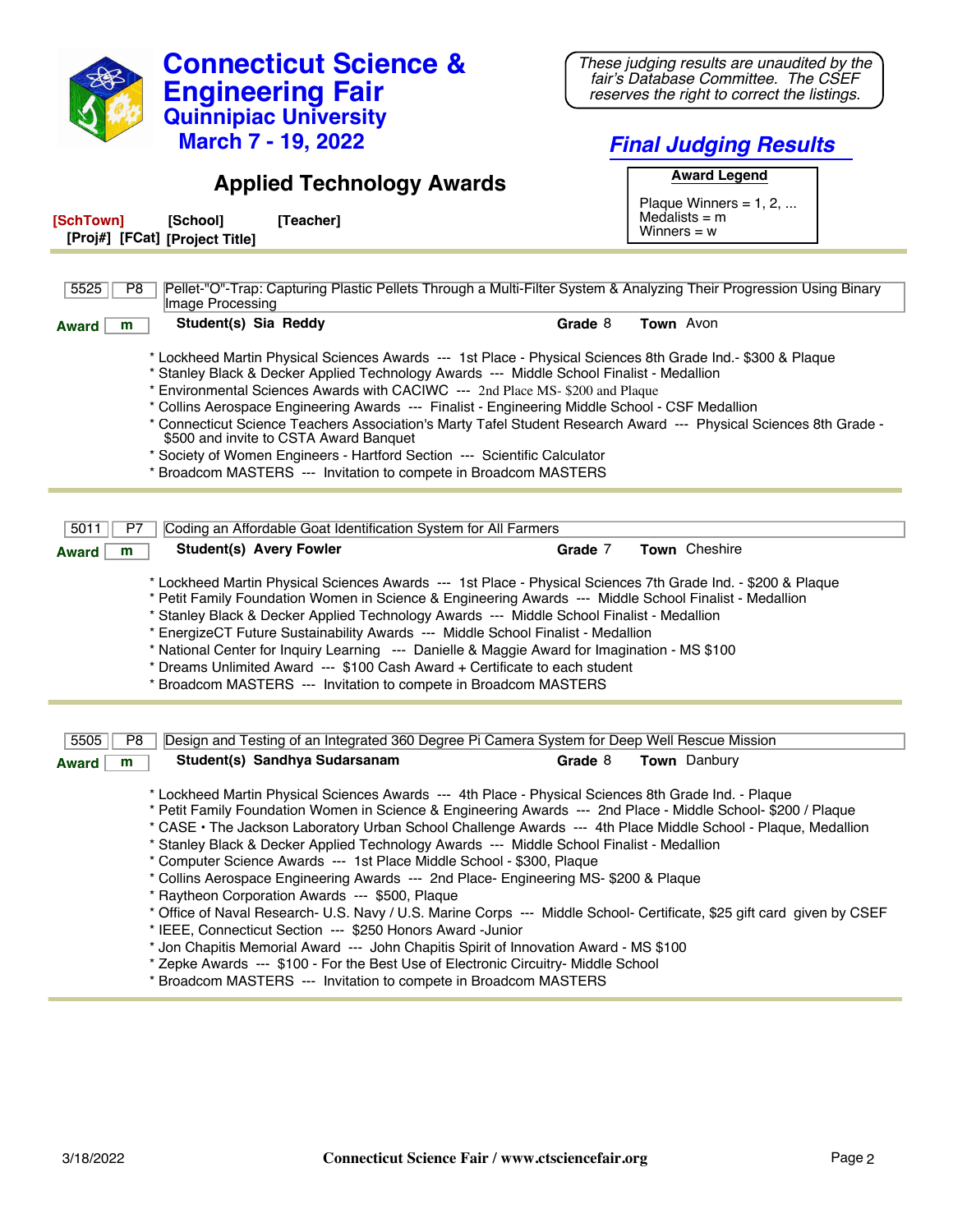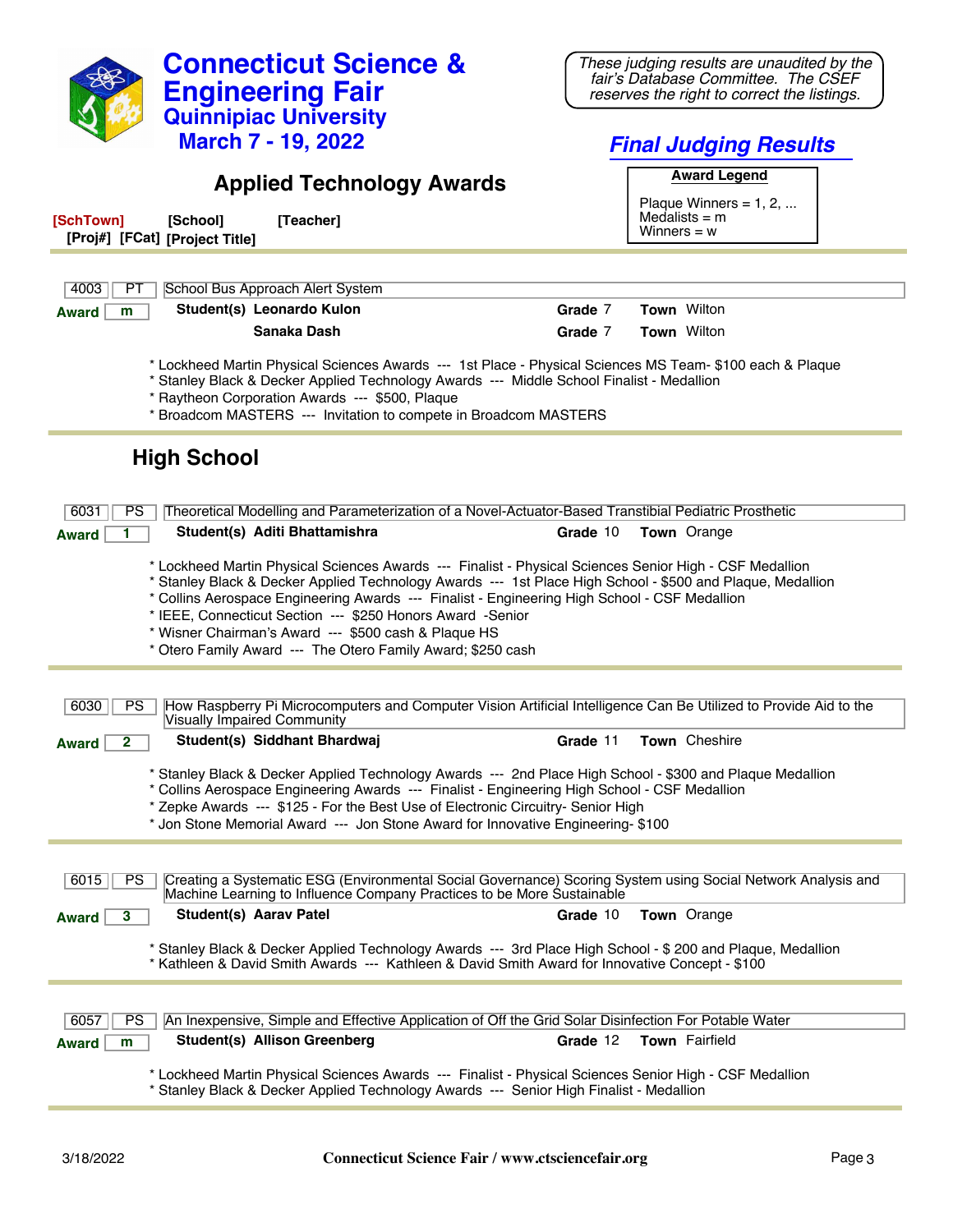| <b>Connecticut Science &amp;</b><br><b>Engineering Fair</b>                                                                                                                                                                                                                                                                                                                                                                                                                                   | These judging results are unaudited by the<br>fair's Database Committee. The CSEF<br>reserves the right to correct the listings. |  |  |
|-----------------------------------------------------------------------------------------------------------------------------------------------------------------------------------------------------------------------------------------------------------------------------------------------------------------------------------------------------------------------------------------------------------------------------------------------------------------------------------------------|----------------------------------------------------------------------------------------------------------------------------------|--|--|
| <b>Quinnipiac University</b>                                                                                                                                                                                                                                                                                                                                                                                                                                                                  |                                                                                                                                  |  |  |
| <b>March 7 - 19, 2022</b>                                                                                                                                                                                                                                                                                                                                                                                                                                                                     | <b>Final Judging Results</b>                                                                                                     |  |  |
| <b>Applied Technology Awards</b>                                                                                                                                                                                                                                                                                                                                                                                                                                                              | <b>Award Legend</b>                                                                                                              |  |  |
| [SchTown]<br>[Teacher]<br>[School]<br>[Proj#] [FCat] [Project Title]                                                                                                                                                                                                                                                                                                                                                                                                                          | Plaque Winners = $1, 2, $<br>Medalists $=$ m<br>Winners = $w$                                                                    |  |  |
| 6048<br><b>PS</b><br>A Drunk-Driving Alerting Device using an HX711 Weight Sensor and MQ-3 Alcohol sensor                                                                                                                                                                                                                                                                                                                                                                                     |                                                                                                                                  |  |  |
| Student(s) Sagarika Srinivasan<br><b>Award</b><br>m                                                                                                                                                                                                                                                                                                                                                                                                                                           | Grade 11<br><b>Town</b> Cheshire                                                                                                 |  |  |
| * Stanley Black & Decker Applied Technology Awards --- Senior High Finalist - Medallion                                                                                                                                                                                                                                                                                                                                                                                                       |                                                                                                                                  |  |  |
|                                                                                                                                                                                                                                                                                                                                                                                                                                                                                               |                                                                                                                                  |  |  |
| Optimization of the Sleep Cycle by Activation of the Parasympathetic Nervous System Using Low-frequency Vibrations<br>6061<br><b>PS</b><br>and Heart Rate Variability Analysis.                                                                                                                                                                                                                                                                                                               |                                                                                                                                  |  |  |
| Student(s) Ryan Kulsakdinun<br>m<br><b>Award</b>                                                                                                                                                                                                                                                                                                                                                                                                                                              | Town Armonk<br>Grade 11                                                                                                          |  |  |
| * Stanley Black & Decker Applied Technology Awards --- Senior High Finalist - Medallion<br>* Lunch with a Patent Attorney --- Lunch with a Patent Attorney                                                                                                                                                                                                                                                                                                                                    |                                                                                                                                  |  |  |
|                                                                                                                                                                                                                                                                                                                                                                                                                                                                                               |                                                                                                                                  |  |  |
| 3025<br>Rapid, Visual Detection of Benadryl Cocktails via Competitive, Amine-Responsive Fluorophores<br>LS<br><b>Student(s) Angelina Fogarty</b><br>m<br><b>Award</b>                                                                                                                                                                                                                                                                                                                         | Grade 11<br><b>Town</b> old greenwich                                                                                            |  |  |
| * Stanley Black & Decker Applied Technology Awards --- Senior High Finalist - Medallion<br>* Collins Aerospace Engineering Awards --- Finalist - Engineering High School - CSF Medallion<br>* Alexion Biotechnology Awards --- 3rd Place- Biotechnology Senior High - \$300 & Plaque<br>* Connecticut Science Supervisors Association --- \$125 for a high school project                                                                                                                     |                                                                                                                                  |  |  |
| The Optimization of a Ground Collision Avoidance System and Application to Inhibit Controlled Flight Into Terrain<br>6090<br>PS<br>Accidents For Single Engine Aircraft                                                                                                                                                                                                                                                                                                                       |                                                                                                                                  |  |  |
| <b>Student(s) Mason Beaudette</b><br>Award                                                                                                                                                                                                                                                                                                                                                                                                                                                    | Grade 12<br><b>Town</b> Orange                                                                                                   |  |  |
| * Stanley Black & Decker Applied Technology Awards --- Senior High Finalist - Medallion<br>* Computer Science Awards --- Senior High Finalist - Medallion<br>* Collins Aerospace Engineering Awards --- Finalist - Engineering High School - CSF Medallion<br>* Office of Naval Research- U.S. Navy / U.S. Marine Corps --- High School- Certificate, \$75.00 gift card given by ONR<br>* American Institute of Aeronautics & Astronautics - Connecticut Section --- \$200 award, certificate |                                                                                                                                  |  |  |
|                                                                                                                                                                                                                                                                                                                                                                                                                                                                                               |                                                                                                                                  |  |  |
| Development of an Autonomous WatchOS Application that uses HRV and Vibrational Pulses to Reduce Stress<br>3520<br>LST                                                                                                                                                                                                                                                                                                                                                                         |                                                                                                                                  |  |  |
| Student(s) Sheehan Munim<br>Award<br>m<br><b>Allen Liu</b>                                                                                                                                                                                                                                                                                                                                                                                                                                    | Grade 11<br>Town Orange<br>Town Woodbridge<br>Grade 11                                                                           |  |  |
| * Stanley Black & Decker Applied Technology Awards --- Senior High Finalist - Medallion                                                                                                                                                                                                                                                                                                                                                                                                       |                                                                                                                                  |  |  |